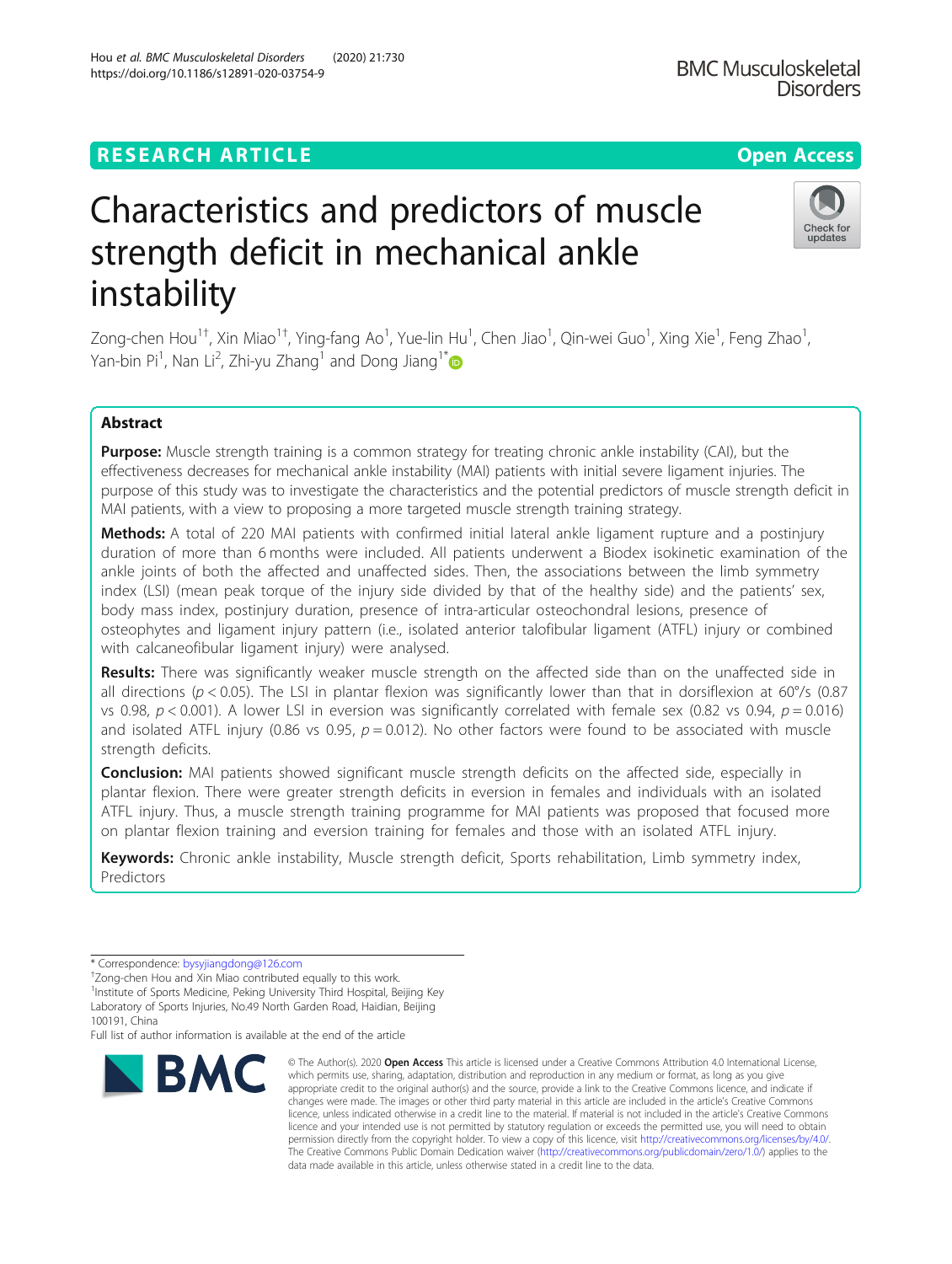## Introduction

Lateral ankle sprains are a frequently occurring musculoskeletal injury in sports [[1\]](#page-6-0). Approximately 34% of individuals suffer from chronic ankle instability (CAI), which is characterized by a recurrent sprain, episodes of giving-way of the ankle joint, pain, swelling and decreased function [[2\]](#page-6-0). Functional treatment, such as muscle strength training and balance training, is a common strategy for treating CAI with good results, especially for those with grade I and II ligament injuries [\[3](#page-6-0)]. Unfortunately, the effectiveness becomes significantly reduced for those with an initial severe ligament injury that develops into mechanical ankle instability (MAI). Approximately 20–40% of those with chronic MAI experience failed to the rehabilitation interventions and is recommended for surgical treatment [[4\]](#page-6-0). The poor effect of rehabilitation may be related to severe deformity of the joint after the ligament is completely ruptured, which may result in excessive muscle strength loss. The conventional muscle strength training programme that applies the same training intensity in each direction of each patient's ankle joint might not be targeted for those with severe ligament injury and relatively more instability, thereby reducing the training effect. An optimized and more targeted strength training strategy for MAI patients is expected to improve the prognosis of rehabilitation and to reduce the probability of surgery. Compared with mild ankle sprains, these MAI patients may have special muscle strength characteristics and related factors. However, the characteristics and the predictors of muscle strength deficits in MAI patients have rarely been studied.

Most of the reported studies only investigated the overall characteristics of muscle strength in CAI patients without distinguishing functional or mechanical instability, which might be different due to the severity of ligament injury. Even in those studies, the characteristics of the muscle strength deficits in CAI were contradictory. Some have suggested that subjects with CAI showed eversion strength deficits [\[5](#page-6-0)], while more recent research using isokinetic dynamometry revealed strength deficits in the invertor musculature  $[6, 7]$  $[6, 7]$  $[6, 7]$ . The contradictory results might be due to the relatively small sample size, and the characteristics of the strength deficits in MAI patients are still unknown.

The factors related to ankle sprain recurrence in MAI patients include sex [[8\]](#page-6-0), body mass index (BMI) [[9,](#page-6-0) [10](#page-6-0)], a history of previous ankle injuries [\[11\]](#page-6-0) and muscle strength deficits. In addition, a muscle strength deficit could be also closely related to the ligament injury pattern and concomitant injuries, which have rarely been studied. In terms of the ligament injury pattern, an isolated lesion of the anterior talofibular ligament (ATFL) occurs in approximately 65% of cases, while combined ruptures of the ATFL and calcaneofibular ligament (CFL) occur in approximately 20% [[12\]](#page-6-0). The isolated ATFL injury or the combined both ligament injuries may affect the degree of lateral instability, resulting in different characteristics of muscle strength. The osteochondral lesions (OCLs) and osteophytes are common concomitant injuries in severe MAI cases, which might also affect walking posture and muscle strength due to the increased joint pain.

The aim of the retrospective study was to explore the characteristics and the predictors of the muscle strength deficits in MAI patients, which could contribute to the development of an optimized muscle training strategy to improve the prognosis of rehabilitation. In the present study, the chronic MAI patients with an initial lateral ankle ligament rupture and postinjury duration of more than 6 months were included. All patients underwent Biodex isokinetic examination of the ankle joints. Then, the associations between the muscle strength deficit and the patients' demographics, clinical features, ligament injury pattern and concomitant lesions were analysed.

## Methods

## Subjects

From June 2010 to June 2015, 220 CAI patients preparing for arthroscopy and lateral ankle ligament repair operations at our institute were included in the study. All of them were diagnosed with grade III ligament injuries before surgery. Specific inclusion criteria were as follows: aged from 20 to 50; a history of at least one significant ankle sprain; postinjury duration (injury-examination duration) more than 6 months; recurrent sprain (more than two sprains in 6 months) and/or "feelings of in-stability" [\[13](#page-6-0)]; grade III [[14,](#page-6-0) [15\]](#page-6-0) ligament (ATFL or combined CFL) lesion confirmed by both MRI and a positive anterior drawer test (i.e., increased translation of 3 mm compared to the unaffected side or an absolute value of 10 mm of displacement) [[16\]](#page-6-0) and talar tilt test (i.e., 10° of absolute talar tilt or a 5° difference compared to the contralateral side) [\[17](#page-6-0)].

Exclusion criteria included a history of previous surgeries to the musculoskeletal structures (such as bones, joint structures and nerves) in either lower extremity; bilateral ankle instability; a history of a fracture requiring realignment in either lower extremity; and acute injury to the musculoskeletal structures of other joints of the lower extremity in the previous 3 months [\[13\]](#page-6-0).

## Data sources and measurement

The data of all the patients were gathered by analysing their admission records, preoperative examinations and surgical records. The basic patient parameters included sex, BMI and postinjury duration. Data such as the presence of OCLs, osteophyte, isolated ATFL injury or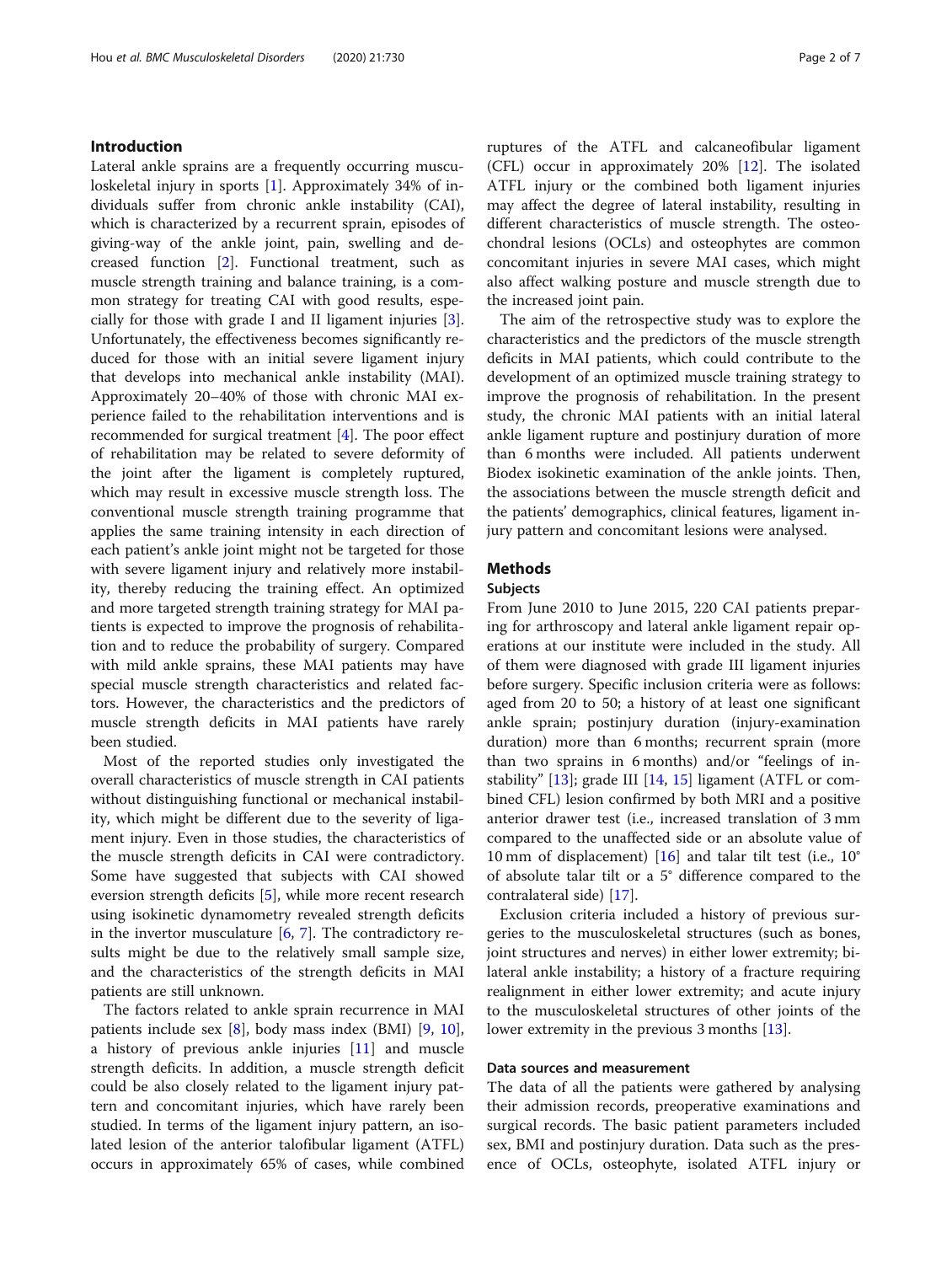combined CFL injury were gathered from the operative records, which were written by both the operator and the assistant at the operation. The OCLs and osteophytes were investigated and described during arthroscopic exploration, and the ligament injury was observed by looking directly at the ligament morphology and exploring its tension with hemostatic forceps. The details of the measurement form were shown in the [supplemen](#page-5-0)[tary file](#page-5-0). The study was approved by the IRB Medical Committee of our hospital (IRB00006761–2016011).

#### Muscle strength measurement

As described in TW Kaminski's research [[18\]](#page-6-0), isokinetic strength was assessed with a Biodex isokinetic dynamometer (Biodex Medical Systems Inc., Shirley, NY). Each subject was seated on the Biodex chair, with the hip angle 80<sup>°</sup> flexion (0<sup>°</sup> neutral position), and a knee pad was placed under distal femur and secured with a strap allowing for approximately 20° to 30° of knee flexion, then the foot was securely fastened into the ankle inversion/eversion or plantar flexion/dorsiflexion footplate attachment. Once positioned, the participant's active range of motion was used to determine the start and stop angles. Each patient performed the concentric contraction mode at 60 and 120°/s on both ankles. To become familiar with the isokinetic test procedure, each subject was allowed three submaximal (50% capacity) warm-up repetitions at each velocity. Then, the order of the isokinetic test velocity (60°/s or 120°/s) and ankle motion (plantar flexion, dorsiflexion, eversion or inversion) was randomized using a coin flip to minimize any potential learning effects. Three maximal concentric test repetitions were completed at both test velocities under researcher's encouragement: "move your ankle in the plantarflexion-dorsiflexion/eversion-inversion direction as fast and hard as you could". Repetitions were repeated if the torque curve did not closely match the previous attempt to ensure that the subject was exerting maximal effort with each test repetition. The resting interval was approximately 1 min between tests for each motion, velocity, and side. At the end of testing, peak torque data were extracted from the torque curves, and the mean peak torque was used to calculate the "limb symmetry index" (LSI), which was defined by the mean peak torque of the injured side divided by that of the healthy side. The LSI and mean peak torque data were then subjected to statistical analysis.

#### Variables and statistical analysis

All variables were tested for normality using the Shapiro-Wilk test. Muscle strength was measured and compared between the involved and intact ankles using paired-examples t tests. Comparison of the LSI in different directions and with different velocities was

performed using the Mann-Whitney U test. To identify the factors related to muscle strength deficits, the Mann-Whitney U test and Spearman correlation coefficient were calculated between each potential factor described above and the LSI. A two-tailed  $p$  value < 0.05 was considered statistically significant.

## Results

## Participant characteristics

Two hundred and twenty participants (164 male and 56 female) were included and analysed in this study. The mean age was  $33.92 \pm 4.90$  years, the mean postinjury duration was  $33.16 \pm 41.83$  months, and the mean BMI was  $24.81 \pm 3.78$  kg/m<sup>2</sup>. The characteristics of the participants are presented in Fig. [1](#page-3-0).

#### Peak torque

As shown in Table [1,](#page-3-0) compared to those on the unaffected side, all the mean peak torques on the affected side were significantly lower in each direction at two different velocities ( $p < 0.05$ ).

## Limb symmetry index for different velocities and directions

The results for the median LSI for different directions and different velocities were shown in Fig. [2.](#page-4-0) When comparing the LSI by velocity, only those at 60°/s in plantar flexion and dorsiflexion (0.87 vs 0.98,  $p < 0.001$ ) showed a significant difference. No significant differences were found for any other directions or velocities.

#### Correlation analysis for the LSI

The results of the Wilcoxon signed rank test and Pearson's test are shown in Fig. [3;](#page-4-0) they present the correlations of the LSI and the categorical variables including sex, OCL (or not), osteophyte (or not), isolated ATFL injury or combined CFL injury. The results indicated that the 120°/s EV LSI in the female group was significantly lower than that of the male group (0.82 vs 0.94,  $p =$ 0.016), and the 60°/s EV LSI of the patients with an intact CFL was significantly lower than that of those with a combined CFL injury (0.86 vs 0.95,  $p = 0.012$ ). The results for the continuous variables, including BMI and postinjury duration, are shown in Table [2](#page-5-0) with no significant correlations ( $p > 0.05$ ).

## **Discussion**

According to the results of the present study, there was significantly weaker muscle strength on the affected side in individuals with MAI. Greater muscle strength deficits were shown in plantar flexion than in dorsiflexion at a velocity of 60°/s, which was not influenced by the testing velocity. The female and isolated ATFL injuries were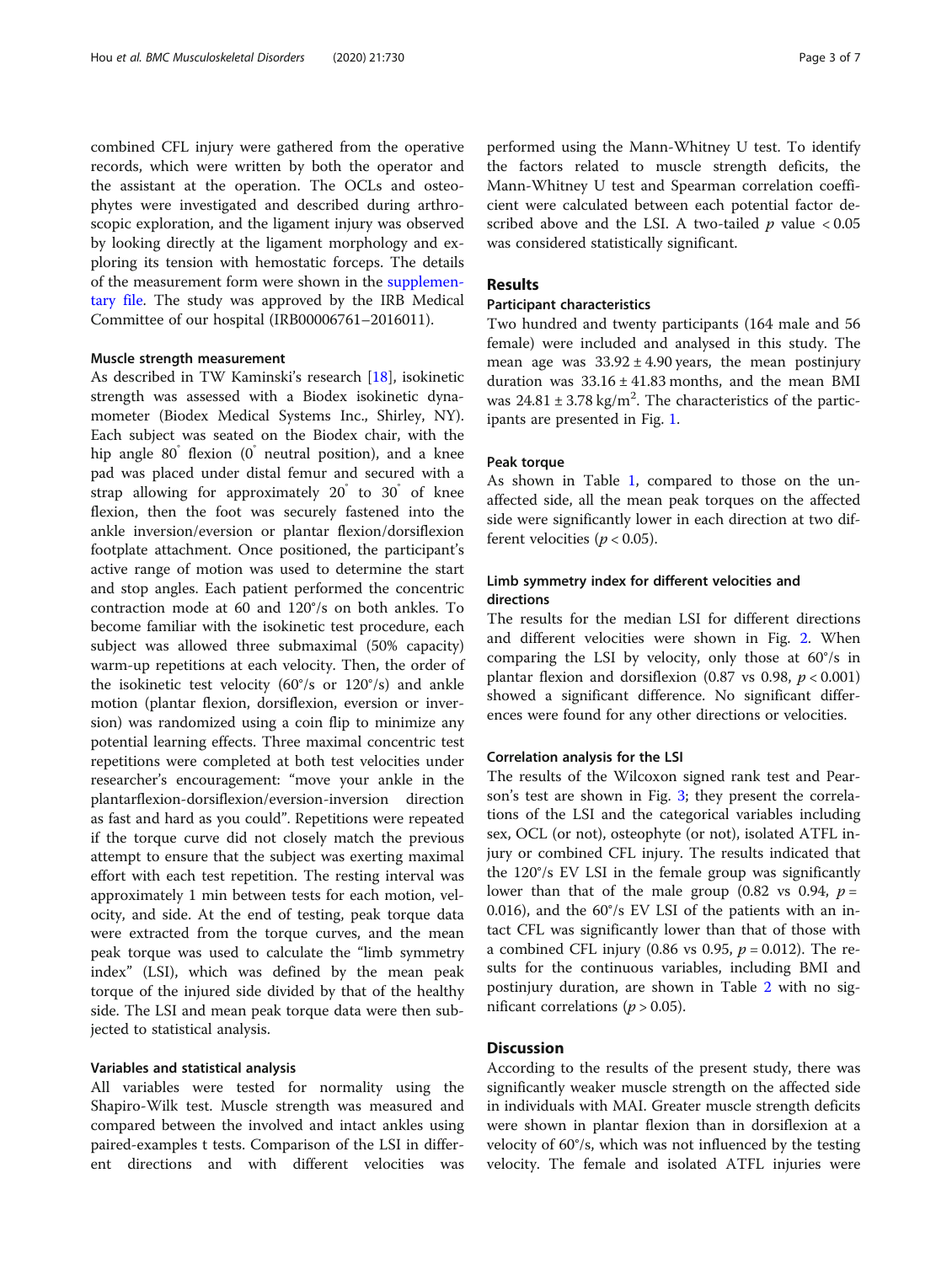<span id="page-3-0"></span>

significantly related to a lower LSI in eversion and a greater eversion strength deficit.

The existence of an ankle muscle strength deficit on the affected side was similar to the results of other studies reporting deficits in dorsiflexion [[19](#page-6-0)], plantar flexion [[20\]](#page-6-0), inversion [[7\]](#page-6-0) and eversion [\[7\]](#page-6-0). A prospective study [[19\]](#page-6-0) showed that a dorsiflexion muscle strength deficit was an intrinsic factor for individuals with inversion ankle sprains, and the individuals with ankle instability showed a weaker dorsiflexion muscle strength than the healthy individuals. Phillip A Gribble [[20\]](#page-6-0) also found that individuals with CAI exhibited significantly weaker plantar flexion strength in their injured limb than in their non-injured limb. However, for those studies, individuals with severe MAI with grade III ligament tears have not been isolated from among all CAI patients, which may limit the application of conclusions in the clinical practice. Our results indicated that MAI patients present a similar muscle deficit to CAI patients with weaker strength in all directions on the injured side.

General CAI strength training emphasizes dorsiflexion muscle strength to compensate for lateral ankle instability caused by the initial ligament rupture [\[21](#page-6-0), [22\]](#page-6-0). On the other hand, the results of the present study showed that the LSI at 60°/s in plantar flexion was significantly lower than that in dorsiflexion (0.87 vs 0.98,  $p < 0.001$ ), indicating that the muscle strength deficit in plantar flexion was more serious than that in dorsiflexion for MAI patients. Gribble also found that patients with CAI showed a significant muscle strength deficit in plantar flexion but not in dorsiflexion [[20](#page-6-0)]. The differences might result from the test indicators; Gribble researched the peak torque, while we researched the LSI. In addition, it is noteworthy that the testing velocity did not affect the muscle strength deficit of the mechanical instability individuals. A meta-analysis found that there were no differences between the < 110°/s group and the > 110°/s group in terms of concentric eversion strength [[23\]](#page-6-0). Therefore, the muscle deficit tends to be more serious in plantar flexion and not related to velocity.

| Peak torque (N/kg) | Affected side   | Unaffected side | T values | р                    |
|--------------------|-----------------|-----------------|----------|----------------------|
| $120^{\circ}/s$ PF | $0.40 \pm 0.17$ | $0.45 \pm 0.18$ | $-5.841$ | < 0.001 <sup>a</sup> |
| 120°/s DF          | $0.20 \pm 0.08$ | $0.23 \pm 0.08$ | $-4.206$ | < 0.001 <sup>a</sup> |
| $120^{\circ}/s$ IV | $0.23 \pm 0.11$ | $0.27 + 0.11$   | $-6.946$ | < 0.001 <sup>a</sup> |
| $120^{\circ}/s$ EV | $0.24 + 0.11$   | $0.28 + 0.12$   | $-5.910$ | < 0.001 <sup>a</sup> |
| $60^{\circ}/s$ PF  | $0.48 + 0.22$   | $0.54 + 0.21$   | $-2.332$ | 0.02 <sup>a</sup>    |
| $60^{\circ}/s$ DF  | $0.23 \pm 0.10$ | $0.26 \pm 0.09$ | $-3.359$ | < 0.001 <sup>a</sup> |
| $60^{\circ}/s$ IV  | $0.24 + 0.11$   | $0.28 + 0.12$   | $-6.789$ | < 0.001 <sup>a</sup> |
| $60^{\circ}/s$ EV  | $0.25 + 0.11$   | $0.29 \pm 0.13$ | $-6.532$ | < 0.001 <sup>a</sup> |

**Table 1** Comparison of the mean peak torque on both sides at two different velocities

DF Dorsiflexion, PF Plantar flexion, IV Inversion, EV Eversion

<sup>a</sup>represents a significant difference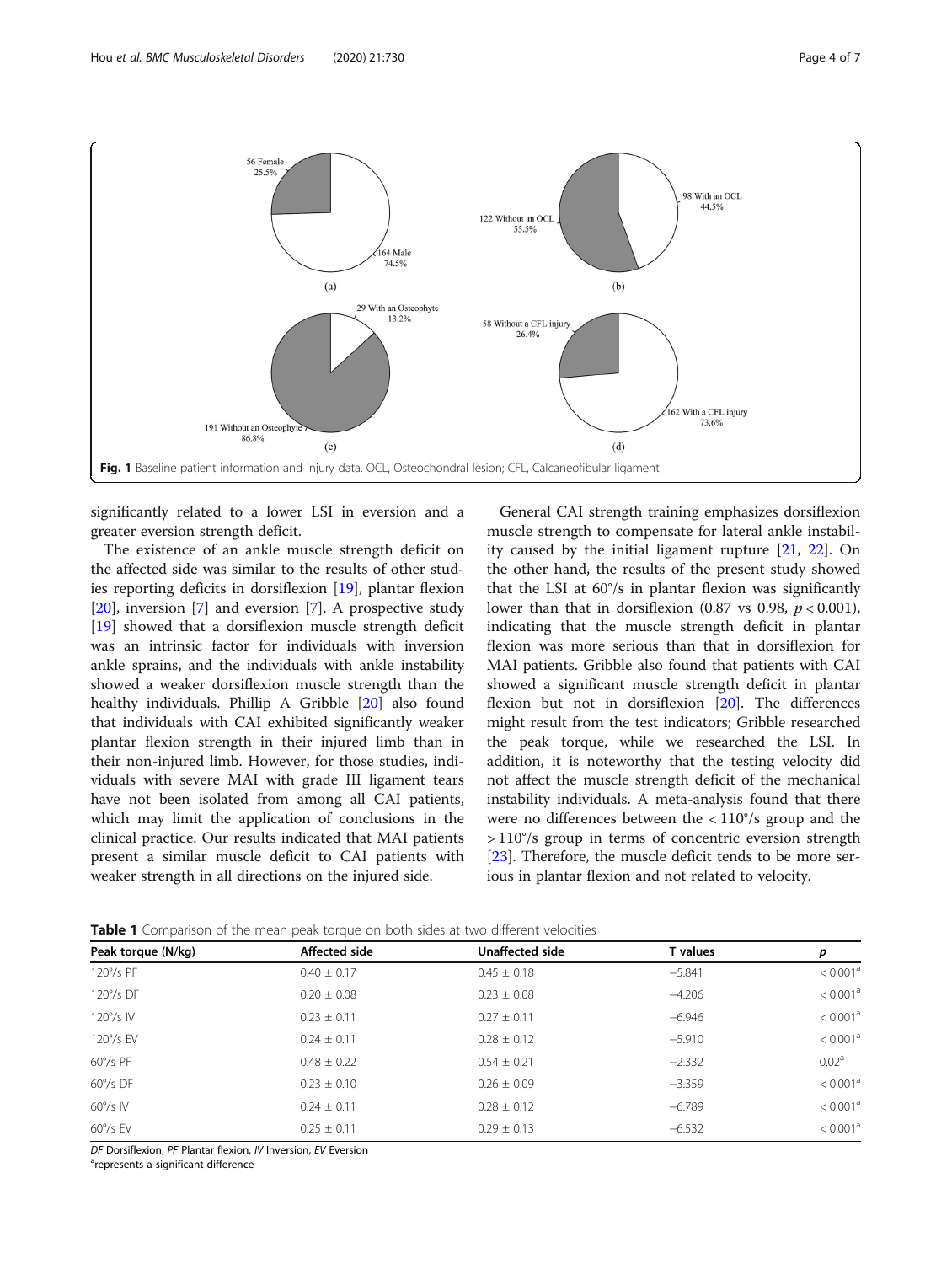<span id="page-4-0"></span>

In terms of the predictors, a significantly lower LSI at 120°/s in eversion was evident for females than for males (0.82 vs 0.94,  $p = 0.016$ ), which indicated a greater ankle eversion strength deficit for the females. Hosea et al. [\[24](#page-6-0)] also found that compared with male athletes, female athletes were at 25% increased risk of suffering a grade I ankle sprain. Compared with men, women showed a significantly increased rate ratio for ankle sprain of 1.83 (95% confidence interval, 1.52–

2.20) [[8](#page-6-0)]. Although not directly noted, the tendency of sprain recurrence in women could be related to the relatively weaker muscle strength. More serious eversion strength deficits may be the cause of higher sprain risk in the female athletes. Future research could focus on whether sex differences are activityspecific and thus related to training behaviours or whether the difference in risk is related to anatomical or physiological sex differences.

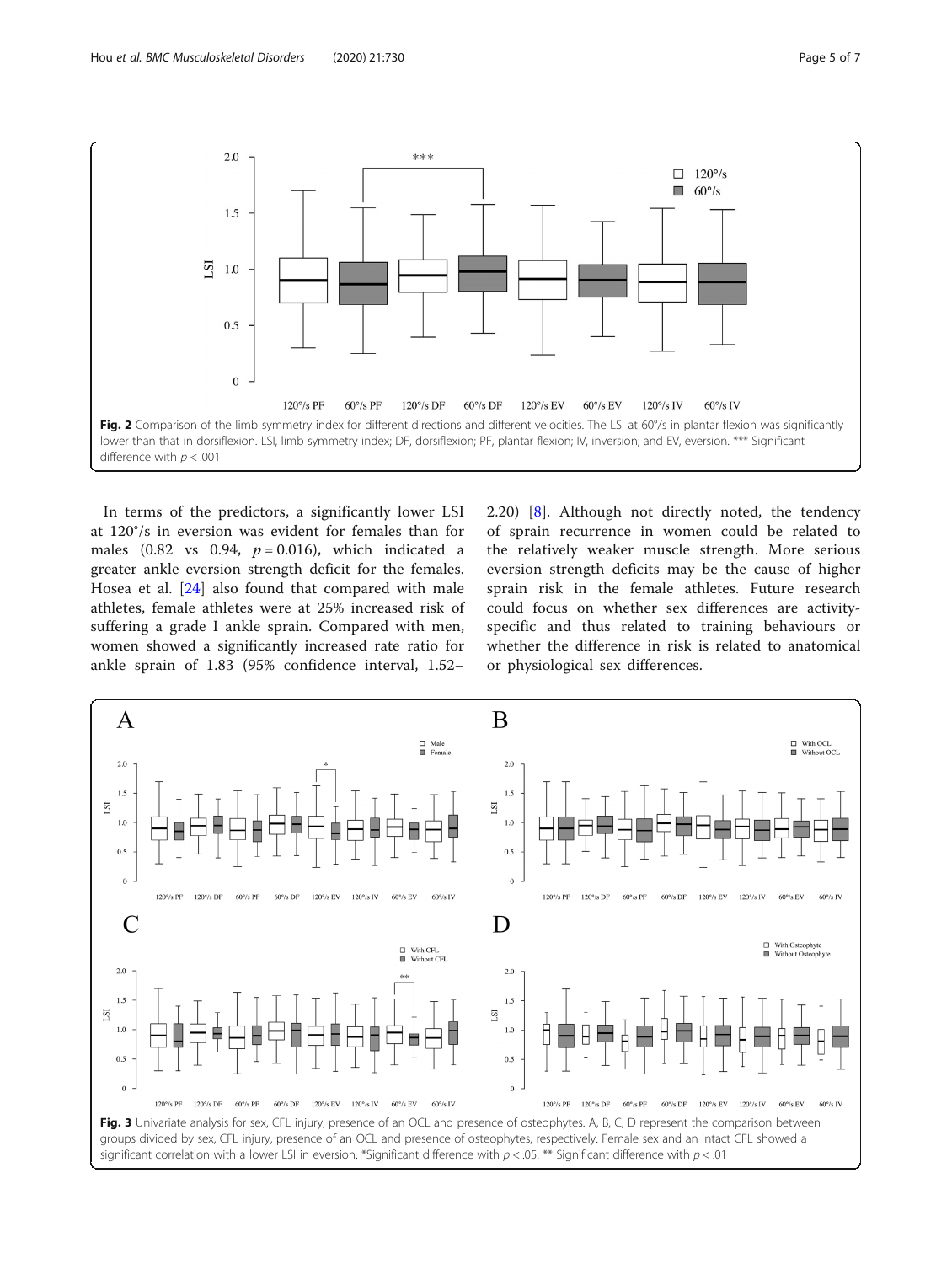<span id="page-5-0"></span>Table 2 Univariate analysis of BMI and injury-examination duration

| LSI                | BMI      |       | Injury-examination duration |       |
|--------------------|----------|-------|-----------------------------|-------|
|                    | r        | р     | r                           | p     |
| 120°/s PF          | $-0.004$ | 0.957 | $-0.046$                    | 0.516 |
| $120^{\circ}/s$ DF | $-0.021$ | 0.768 | $-0.044$                    | 0.534 |
| $60^{\circ}/s$ PF  | $-0.004$ | 0.956 | $-0.021$                    | 0.763 |
| $60^{\circ}/s$ DF  | $-0.066$ | 0.348 | $-0.094$                    | 0.181 |
| $120^{\circ}/s$ FV | $-0.029$ | 0.683 | $-0.002$                    | 0.980 |
| $120^{\circ}/s$ IV | $-0.060$ | 0.393 | $-0.101$                    | 0.152 |
| $60^{\circ}/s$ FV  | $-0.026$ | 0.712 | $-0.051$                    | 0.474 |
| $60^{\circ}/s$ IV  | $-0.113$ | 0.111 | $-0.092$                    | 0.195 |

Interestingly, the patients with isolated ATFL injuries showed significantly lower LSI at 60°/s in eversion (0.86 vs 0.95,  $p = 0.012$ ) than the patients with combined CFL injuries, which might differ from what is generally assumed. A previous study showed that the CFL accounted for 50–70% of complex ankle joint stability during inversion, especially in dorsiflexion [\[25](#page-6-0)]. As an important structure for maintaining ankle varus and subtalar joint stability, the injury of calcaneal and fibula ligaments will significantly increase the joint relaxation. Therefore, it seems that MAI individuals combined with a CFL injury have weaker eversion strength and more ankle laxity. The interesting results of the present study might be attributed to the additional CFL injury contributing to the compensated increase in eversion strength to account for the instability of inversion activities. The mechanism of this interesting finding of the present study needs further biomechanical or kinematic studies.

To our knowledge, this is the first study to evaluate the characteristics of individuals with MAI and to explore the potential predictors to the LSI. The most prominent strength of the present study is the relatively large sample size with complete and accurate information for all the demographics and clinical features. The ligament injury pattern and concomitant lesions were obtained from medical records and confirmed by intraoperative evaluation. The integrity of those factors could help us to better analyse the correlations with muscle strength deficits for MAI patients with initial severe ligament injuries.

There were still some limitations of the present study. Firstly, all the patients included were ready to undergo surgery and thus had complicated and uncontrollable treatment backgrounds prior to enrolment, limiting the applicability of the conclusion of the present study. Secondly, although this study has covered the patient's clinical features and injury data, there are still some factors (the number of sprains of the patient, daily activity, the previous rehabilitation, etc.) have not been analysed. Thirdly, the ligament injury pattern only incorporated ATFL and CFL injuries, the effect of other stabilizing structure (deltoid ligament, syndesmosis, etc.) need further study.

## Conclusion

The MAI patients showed significant muscle strength deficits on the affected side, especially in plantar flexion. Greater strength deficits in eversion were shown in females and individuals with isolated ATFL injury. Thus, a muscle strength training strategy for MAI patients was proposed to focus more on plantar flexion training and eversion training for females and those with isolated ATFL injuries.

## Supplementary Information

The online version contains supplementary material available at [https://doi.](https://doi.org/10.1186/s12891-020-03754-9) [org/10.1186/s12891-020-03754-9.](https://doi.org/10.1186/s12891-020-03754-9)

#### Additional file 1.

#### Abbreviations

CAI: Chronic ankle instability; MAI: Mechanical ankle instability; LSI: Limb symmetry index; BMI: Body mass index; ATFL: Anterior talofibular ligament; CFL : Calcaneofibular ligament; PF: Plantarflexion; DF: Dorsiflexion; IV: Inversion; EV: Eversion; OCL: Osteochondral lesion

#### Acknowledgements

Not applicable.

#### Authors' contributions

ZC H, L N and ZY Z analysed and interpreted the patient data regarding the mechanical ankle instability. X X, QW G, F Z and C J performed the clinical examination of the ankle. X M, YL H, YB P, YF A and D J substantively revised it and was a major contributor in writing the manuscript. All authors read and approved the final manuscript.

## Funding

The authors report funding from National Key Research and Development Program of China (2018YFF0301100), Clinical Medicine Plus X-Young Scholars Project of Peking University (PKU2018LCXQ009) and National Natural Science Foundation of China (31670982).

#### Availability of data and materials

The datasets used and/or analysed during the current study are available from the corresponding author on reasonable request.

#### Ethics approval and consent to participate

The research was approved by the IRB Medical Committee of Peking University Third Hospital (IRB00006761–2016011), and written informed consents were obtained from the subjects.

#### Consent for publication

Not applicable.

#### Competing interests

The authors declare that they have no competing interests.

#### Author details

<sup>1</sup>Institute of Sports Medicine, Peking University Third Hospital, Beijing Key Laboratory of Sports Injuries, No.49 North Garden Road, Haidian, Beijing 100191, China. <sup>2</sup>Research Center of Clinical Epidemiology, Peking University Third Hospital, No.49 North Garden Road, Haidian, Beijing 100191, China.